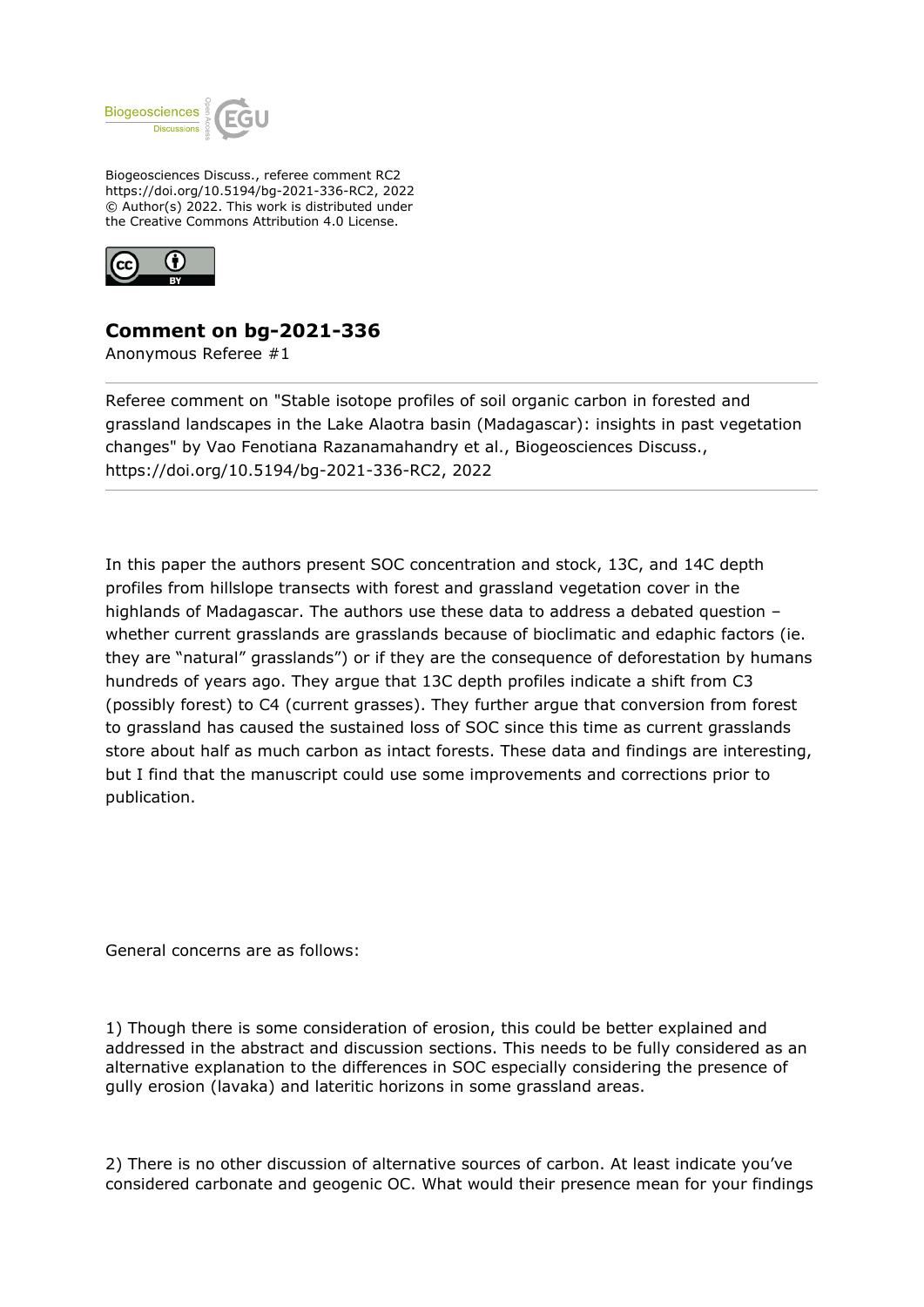and conclusions? Why do you think you do not need to consider them?

3) Inferring that the conversion to grassland is what caused the large discrepancy in SOC stocks between the grassland and forest transects is interesting but requires consideration of how similar or different the soils are independent of the vegetation cover now – if erosion is a factor now, could it have been before when the vegetation was C3 dominated according to the 13C results? Why do you think they were similar? Are the textures similar?

4) is it possible that previous C3 vegetation may not have been forest (possibly savanna or C3 grassland, which is common in other parts of the tropics)?

5) The introduction needs some background on the use of 13C and 14C in this context (for vegetation shifts and erosion) as well as context for why these differences in SOC stocks are relevant. There is a lot of good literature on the impacts of agriculture (from the beginning of agriculture, not limited to contemporary studies) on SOC to draw from here. 6) there are no statistical analyses included in this manuscript. It seems the work could benefit from some relatively simple correlation, regression, and ANOVA to address whether it is appropriate to average all of the hillslope positions, for example. Is there no difference in the valleys or are the valleys just more similar than the other hill slope positions?

Specific comments are as follows:

L 26: what about geogenic C, which could have a 13C value similar to C3 vegetation. How confident are you this is trees and not C3 savanna or grassland?

L31: What do you mean by "recent expansion" and why do you think this is 1) recent and 2) expansion? Why not just high productivity in the valleys or erosional deposition of C from the surface up slope? This would also explain why the SOC stocks in the valleys are so high and similar to the forest more so than a recent expansion (I think, but maybe I am missing something?)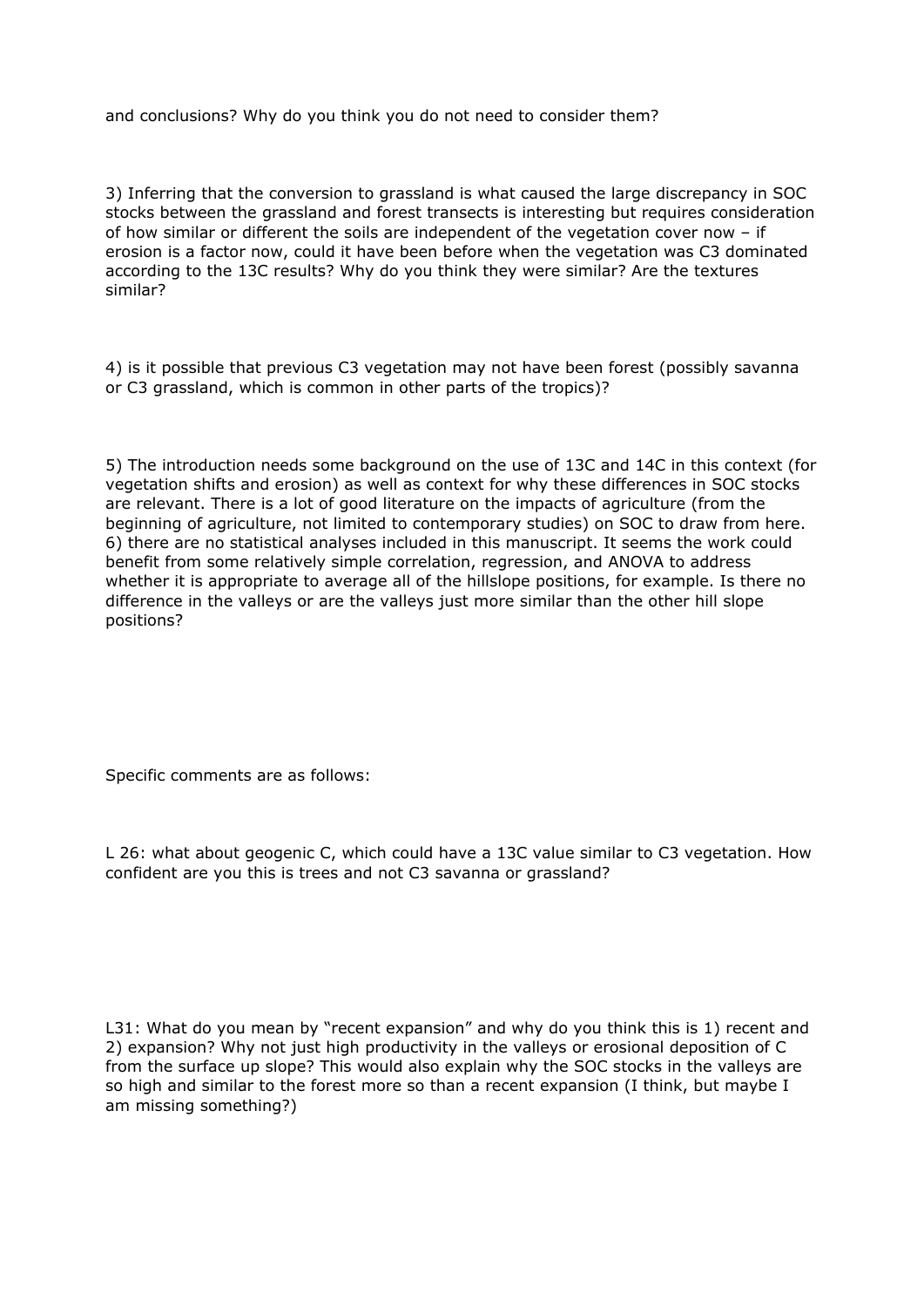L75: a word is missing here "do not allow assess how"

L85-6: 13C, 14C, and SOC stock relevance need to be presented earlier in the introduction.

L93: again, a word is missing here "allow to assess"

L105: If at many locations there are lateritic horizons, you need to indicate whether you sampled in any of these areas later. What does this mean for your findings?

L108: lavaka need to be better addressed specifically in the context of erosion in the current grassland areas – what impact can their presence have on your results? How old are they – do they predate human deforestation or are they possibly a consequence of humans using these areas for grazing? Land cover conversion and land use may be conflated here or not independently addressed adequately. They seem used interchangeably.

Table 1: Reported errors are  $> 1$  so you should not report decimal places as they are within your uncertainty. Is it appropriate to present the data this way by averaging across landscape position? The presence of a large difference between the forests and grasslands except in the valleys suggests that maybe it is not appropriate as does the statement that the grassland hillslopes may be different from one another. This table is redundant with Figure 4, isn't it? The figure is much more informative, and you provide these values in the text – they do not need to be reported in the main paper so many times. If you find value in the table, move it to the supplement.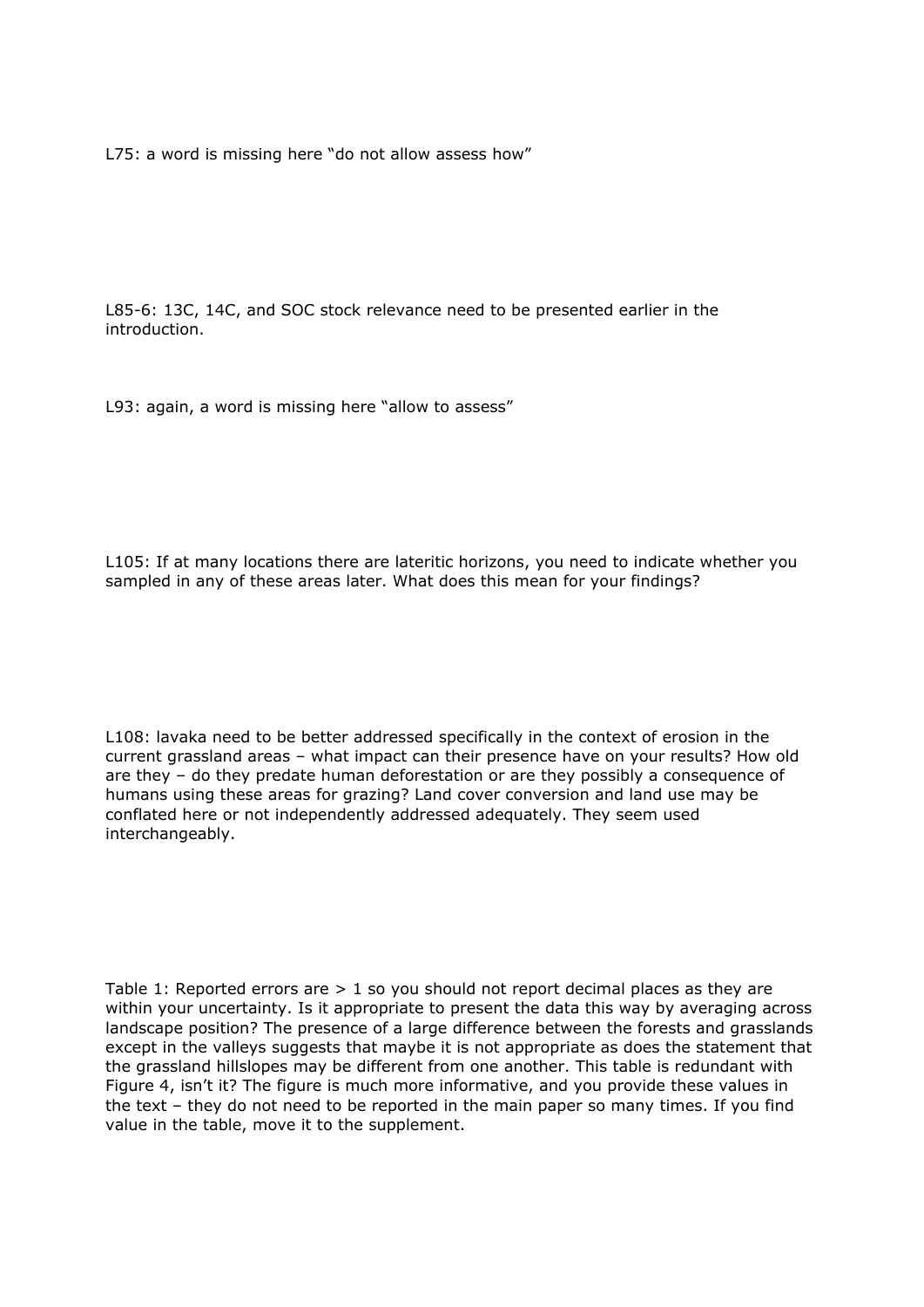L345-6: this suggests the surface young C has been eroded, which would explain why the valley has more SOC and younger C but this does not seem adequately discussed as an important part of the story for the grassland transects.

L269: This paragraph is correct but the way the logic is presented is a little confused in my opinion. Important to this explanation but only implied, is that respiration would be depleted in 13C relative to the organic matter because the light isotope is preferentially converted to CO2 and diffused to the surface – this is based on mass-dependent fractionation and is why the heavy isotope remains behind in the microbial biomass and byproducts. This is why the leaves that are taking up CO2 in soil respiration may be depleted relative to leaves taking up CO2 from well mixed air higher in the canopy. Also important is that mass-dependent fractionation causes the light isotope to be transported within the plants, so roots and root respiration are also quite depleted in 13C relative to the classic values for C3 plant leaf tissue of -25 permil. Similarly within a tree leaves growing closer to the ground may be more depleted that leaves in the upper canopy.

L278: Figures 3a and 3c look the same. Only 3 d looks like it may be different. Is this a mistake? There are no statistics again to assess what differences are statistically significant, making ecological significance questionable.

L296: Could this be because of deposition from soil that originated upslope via erosion? Could this explain why topsoils don't have more enriched 13C values on the slopes?

L355: Rephrase for clarity – something like "Surface erosion is expected to be variable across topographic positions along the hillslope transect, with minimal…."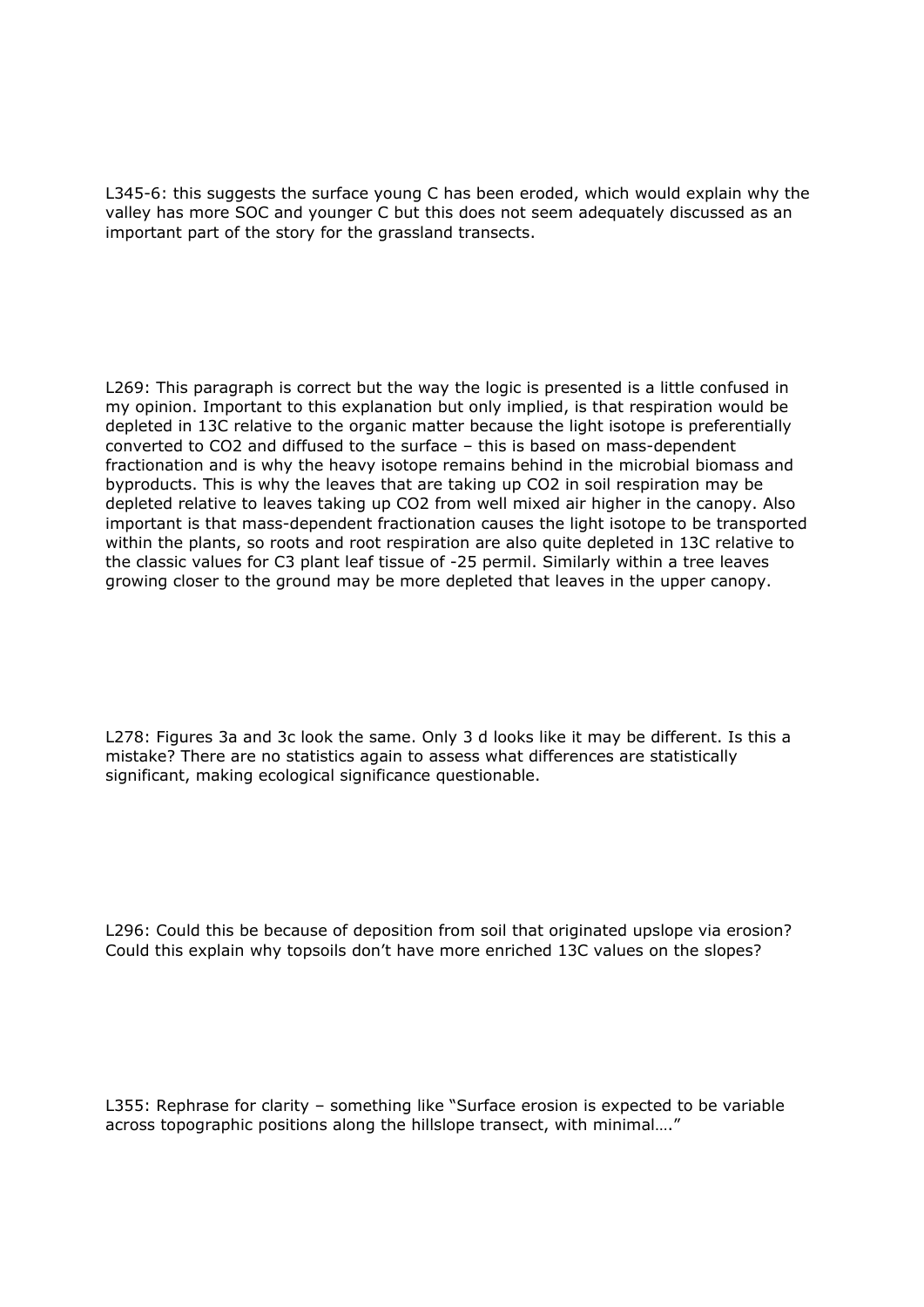L357: what does "10Be in-situ topsoil samples" mean? I am more familiar with "in situ 10Be" which means cosomogenic formation of 10Be when surfaces are exposed in rock or sediment. This is an analysis so again this phrasing does not make sense to me. Try "erosion rates from in-situ 10Be analysis of the topsoil samples" perhaps? Also, please clarify what you would expect in terms of variation in the pMC and 13C values based on the erosion rates indicated by the 10Be analyses.

L358-9: This is very hard to see in figure 5. It is much easier to see in figure 3 for the 13C. Please provide a similar figure as Figure 3 to show the 14C value. If it is only useful for this statement, put it in the supplement. I would very much appreciate seeing this figure along with the depth profiles for SOC and 13C as you have shown.

L360: Again, some statistics would be great and could strengthen your story. Correlation or regression would be very simple but quantify the relationship you see between the isotopes in the grassland transects. On figure 5, drawing a regression line on this plot for the grasslands (and also perhaps for the forests) would also drive home your point about how the grassland values converge with the forest ones at depth and make it easier to identify the depth labels on the different datapoints, which are quite difficult to read. Also, figure 5 would be easier to digest if the grassland points had the same symbols and color, with one open and one closed like the forests. This would make the figure feel less cluttered and make it easier to pick out the labels for the depths and transects. I am unsure why the hillslopes and valleys are marked using different symbols – I do not see a pattern. Is there one? If so this plot should be further improved to make it easier to see. I see the grasslands falling on one regression line and the forests on another.

L365-378 This section should be significantly shortened to just a few sentences about how your findings are similar to other similar studies. There is no introduction or context about why the stocks or distribution of stocks are important so it is very out of place in a manuscript so focused on vegetation shifts and erosion across hillslopes. What about how similar these soils were prior to when humans may have deforested the current grasslands? What else could explain your results? What about the laterite? What about the lavaka – when did it form and what influence does it have on your findings? What other things may explain your findings other than human deforestation? I very much like the suggestion in this section that there may be long sustained loss of C and I think this is